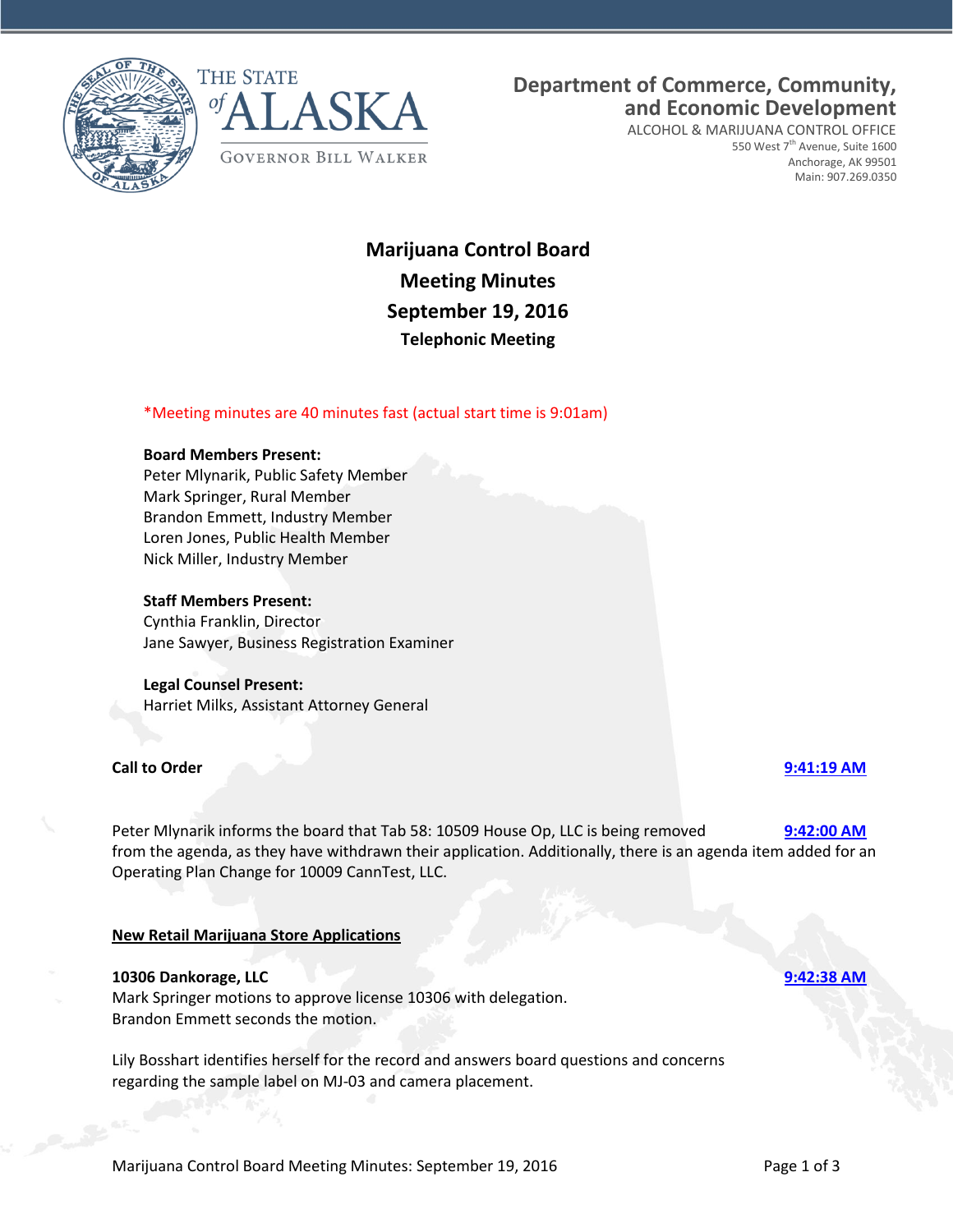Motion to approve the license with delegation carries unanimously.

#### **10307 Alaska Fireweed [9:46:28 AM](ftr://?location="ABC Board"?date="19-Sep-2016"?position="09:46:28"?Data="38526926")**

Susan Nowland identifies herself for the record and answers board questions regarding diversion, the difference between the grades on employee badges, and camera layout.

Mark Springer motions to approve license 10307 with delegation. Brandon Emmett seconds the motion. Loren Jones requests that the delegation include update of MJ-01 and MJ-02 regarding camera placement. Peter Mlynarik agrees.

Motion to approve the license with delegation carries unanimously.

Cynthia Franklin informs the board that Ms. Nowland allowed the staff to tour her facility, and the staff really appreciated it.

#### **10316 Denali 420 Recreationals [9:56:57 AM](ftr://?location="ABC Board"?date="19-Sep-2016"?position="09:56:57"?Data="e69105a7")**

Mark Springer motions to approve license 10316 with delegation. Brandon Emmett seconds the motion.

Jared Lamb, applicant and Lance Wells, attorney, identify themselves for the record and answer board questions regarding security, waste disposal, transportation, and the location of the building.

Peter Mlynarik requests that the applicant provide a diagram that shows reference points/cross-streets.

Motion to approve the license with delegation carries unanimously.

#### **10577 Alaskan Leaf, LLC [10:02:59 AM](ftr://?location="ABC Board"?date="19-Sep-2016"?position="10:02:59"?Data="a52f1dc1")**

Mark Springer motions to approve license 10577 with delegation. Brandon Emmett seconds the motion.

No one was on the line for this license.

Peter Mlynarik has a question about MJ-01 regarding diversion. Brandon Emmett explains that "shrinkage" refers to internal diversion.

Peter Mlynarik has questions regarding loitering and regarding waste being sent back to the cultivation facility from the retail store.

Cynthia Franklin tells the board that she will find out if this can be done through Metrc, and get back to the board.

Motion to approve the license with delegation carries unanimously.

### **10009 CannTest, LLC – Operating Plan Change [10:08:06 AM](ftr://?location="ABC Board"?date="19-Sep-2016"?position="10:08:06"?Data="baa30ced")**

Cynthia Franklin addresses the board regarding this license being on this board meeting. She gives them an update regarding the status of the application and A2LA's approval process.

Mark Springer motions to approve 10009 operating changes.

Brandon Emmett seconds the motion.

Motion to approve the operating plan changes carries unanimously.